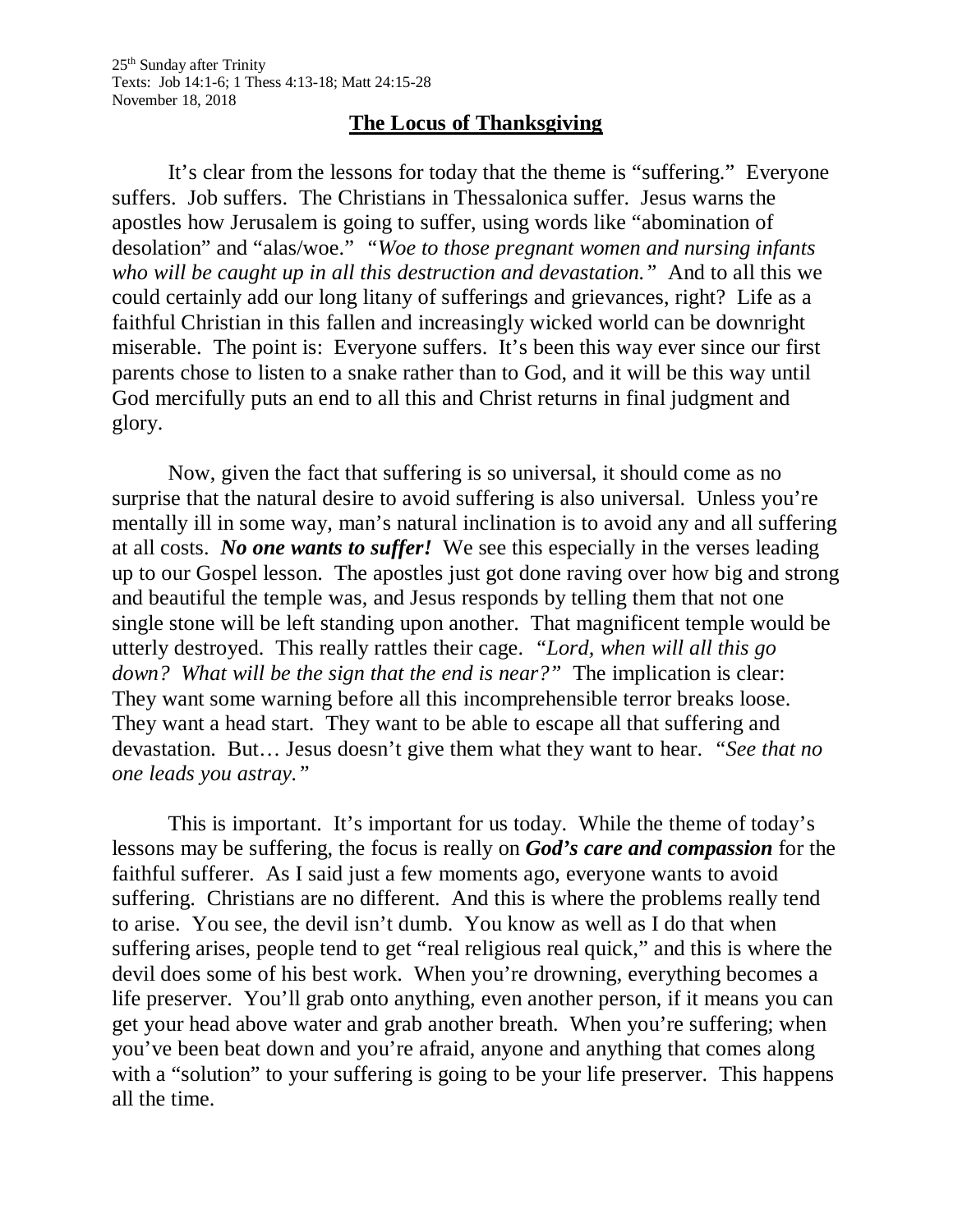When suffering arises in your life, where are you led? Where do you flee? Where do you look? To whom/what are you listening? *"Do not be led astray."* It sounds so easy to our ears right now, but we need to think about how we **already** stray—right now—when times are easy and the suffering is slight. This is where the problems begin; at the small end, when times are easy. This is when the devil is *already* grooming you and working to get you off track and strayed away. This is precisely why our Lord says, *"See, I have told you beforehand."*

I think of it in terms of cross-country navigation. If I'm just one degree off on my compass heading, it doesn't seem like such a big deal over such a small area. *"We all worship the same Jesus."* But…projected out, over time that onedegree straying away becomes *quite serious and tragic.* We all worship the same Jesus…but either you are saved through faith alone in God's grace alone because of Christ alone, or you are not. Either good works factor into your justification, or they don't. Either baptism saves you, or it doesn't. Either Christ really and truly gives you His body and blood for the forgiveness of your sins, or He doesn't. **There is no middle ground.**

Some of you will be bothered that I break it down into such black-and-white, cut-and-dry terms. You prefer the gray and fuzzy areas. It's *easier* that way. Nobody gets offended or bothered when "everyone is right and nobody is wrong." **Do not be led astray!** Whether in good times or in the most terrible of times, here is the Truth of Christ, right where He has promised to be; right where He tells you to seek Him. Here is your ever-present, unchanging, unfailing joy, even in the midst of the greatest sorrow and tribulation.

Sadly, though, it's often the one who is suffering the most who finally understands it best. I've been at the side of many a person who is preparing to leave this veil of tears and enter into eternity. Not one has *ever* lamented the fact that they didn't spend more time at work and less time in prayer and worship. *"I wish I didn't waste all those Sundays sitting in church when I could have been earning money."* Not one has ever wished they spent more time sleeping in or golfing or fishing rather than coming into the Lord's presence for Holy Communion. **Nope. It's just the opposite.** Death has a way of *prioritizing* things. Those of you who've hit the bottom of the grief barrel can certainly relate. I know I've been there. You listen to people complaining about their iPhone or their job or their lawn or their vacation or the "humble" work they did in polishing the door knobs at church (which everyone needs to know about and nobody thanked them for), and you think, *"Shut up! None of that stuff matters! Don't you get it?!"*

*"See, I have told you beforehand."* Look here! Here is Christ! No…this isn't like what Jesus was warning about with all the other false messiahs and false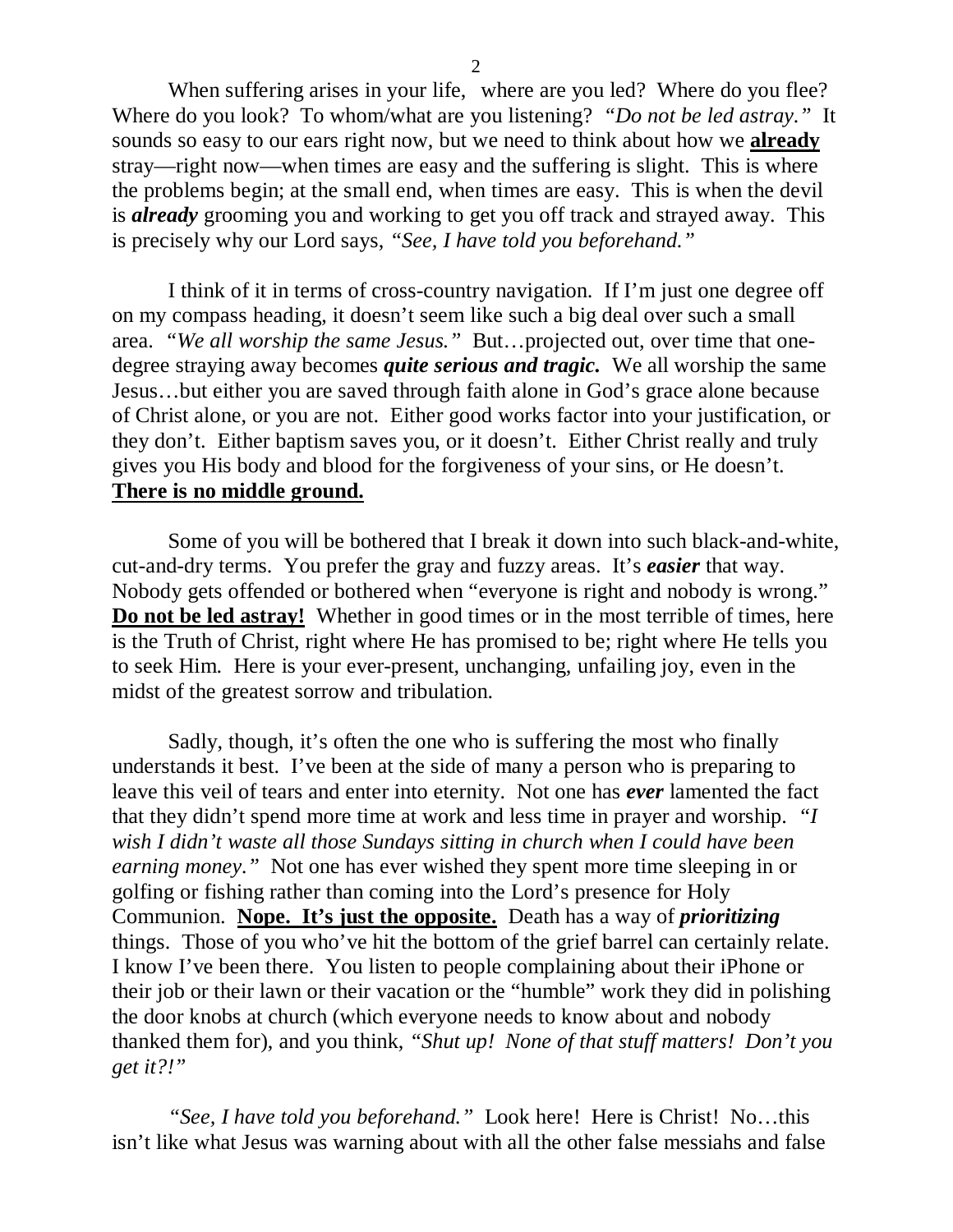christs telling to "look over here" or "go out there." **Go ahead and test the**  spirits. Hold up what I'm saying to God's Word. Does it agree or does it contradict? Bear in mind: There is no new revelation. Jesus doesn't call an audible or tell you that things have changed, so close up your Bible and instead listen to Him whisper into your heart. *Talk about being led astray!* What has Christ *already* said? What has Jesus *already* told you in His Word? What has He *already* promised you? *"I am with you always, even to the end of the age."* And where has He promised to be with us, always, from now and to the end of the age? Right here, in His Word and His Sacraments.

Folks: I don't know what the future holds. You don't either. Nobody does. There are a lot of talking head fools who want you to think they do, **but they don't.** They'll tell you that things have *never* been worse and the end is upon us; the end of the Church; the end of our nation; the end of democracy; the end of the world because you use a plastic straw and eat red meat. *All of this idiocy is nothing new, and it's only going to get worse as we inch closer to Christ's return.* Jesus tells His disciples very plainly (in this same conversation) that the Christian living in this fallen and sinful world can expect to hear of wars and rumors of wars. They can expect nations to rise against nations; people against other people; mothers against daughters, sons against fathers. There will be famines and earthquakes and other natural devastations. *Any of this sounding familiar at all? "All these are but the beginning of the birth pains."* Jesus spoke these words twothousand years ago! The point here is exactly what He says: *"I have told you all this beforehand."* Stop freaking out, Chicken Little! Here is Christ. You're okay.

I don't know how the end will come or when the end will be; whether it's my individual ending, your individual ending, or the ending of this age. I don't know. Jesus Himself says, *"But concerning that day or that hour, no one knows, not even the angels in heaven, nor the Son, but only the Father. Be on guard, keep awake. For you do not know when the time will come."* In terms of your faith your cleaving to Christ and His unfailing, unconditional means of grace—*should it really matter whether you have ten seconds, ten minutes, or ten years to live?* Your health status shouldn't have any effect on your faith status. Prosperity or poverty; good times or bad times; sickness/health, surrounded by friends and family or surrounded by enemies and all alone…through it all Christ remains unchanged and unchanging. He is the same yesterday, today, and tomorrow. His love for you is the same yesterday, today, tomorrow, and into all eternity. His name that He put upon your head and your heart, marking you as one redeemed by Him, *never fades*. It doesn't have an expiration date or a shelf life. He remains with you always and you belong to Him…*always.*

As long as this age endures, here He is and here He will be…for you. Understood in faith, about the only thing that really changes when you leave this